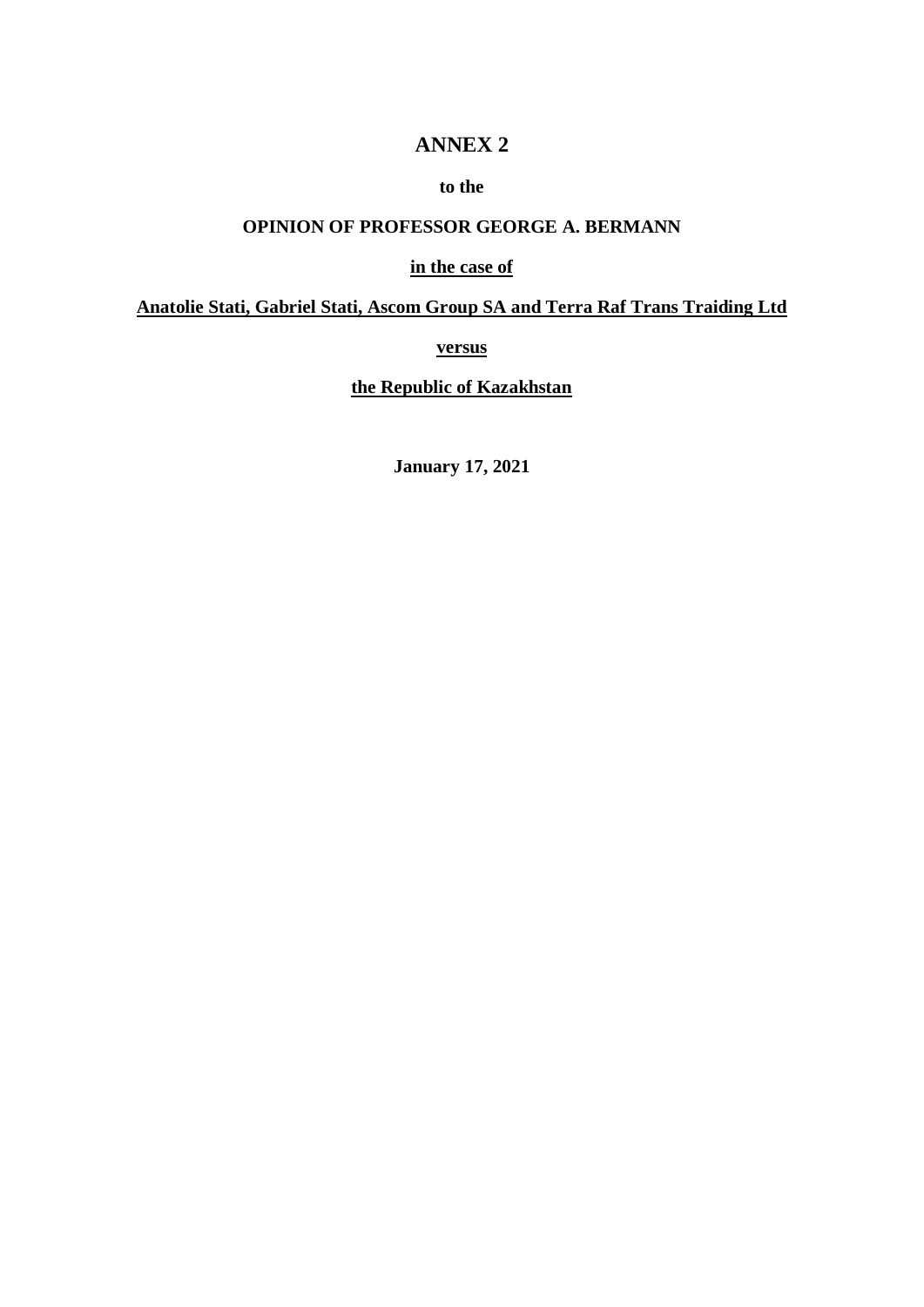# **ANNEX 2 - GLOSSARY OF ACRONYMS AND DEFINED TERMS**

| <b>Defined Terms</b>                        | <b>Meaning</b>                                                                                                                                                                                           |
|---------------------------------------------|----------------------------------------------------------------------------------------------------------------------------------------------------------------------------------------------------------|
| <b>2016 KPMG Evidence</b>                   | Correspondence between the Statis and KPMG<br>in 2016 concerning accuracy of represented<br>financial information                                                                                        |
| <b>2019 KPMG Evidence</b>                   | Correspondence between the Statis and KPMG<br>in 2019 concerning accuracy of represented<br>financial information                                                                                        |
| Annex 14                                    | Annex 14 to the Perkwood Agreement added by<br>the Statis pursuant to which it appeared that<br>Perkwood was "selling" to TNG three items<br>whose purchase was already recorded in a<br>different annex |
| <b>Arbitration</b>                          | Anatolie Stati, Gabriel Stati, Ascom Group SA<br>and Terra Raf Trans Traiding Ltd v. Kazakhstan,<br><b>SCC Case No. V 116/2010</b>                                                                       |
| <b>Ascom</b>                                | Ascom Group S.A.                                                                                                                                                                                         |
| <b>Audit Reports</b>                        | Audit reports issued by KPMG stating that the<br>Financial Statements were true and accurate                                                                                                             |
| Award                                       | Arbitral Award, December 19, 2013, Stati et al.<br>v. Republic of Kazakhstan, SCC Case No. V<br>116/2010                                                                                                 |
| <b>Azalia</b>                               | Azalia Ltd.                                                                                                                                                                                              |
| <b>Azalia Agreement</b>                     | Agreement dated January 11, 2006 between<br>Azalia and Perkwood for the 're-sale' and<br>delivery of certain equipment for the LPG Plant                                                                 |
| <b>BDO</b>                                  | <b>BDO</b> Mälardalen AB                                                                                                                                                                                 |
| <b>Belgian Exequatur</b><br><b>Judgment</b> | Judgment issued on December 20, 2019 by the<br>Brussels Court of First Instance confirming the<br>Belgian Exequatur Order                                                                                |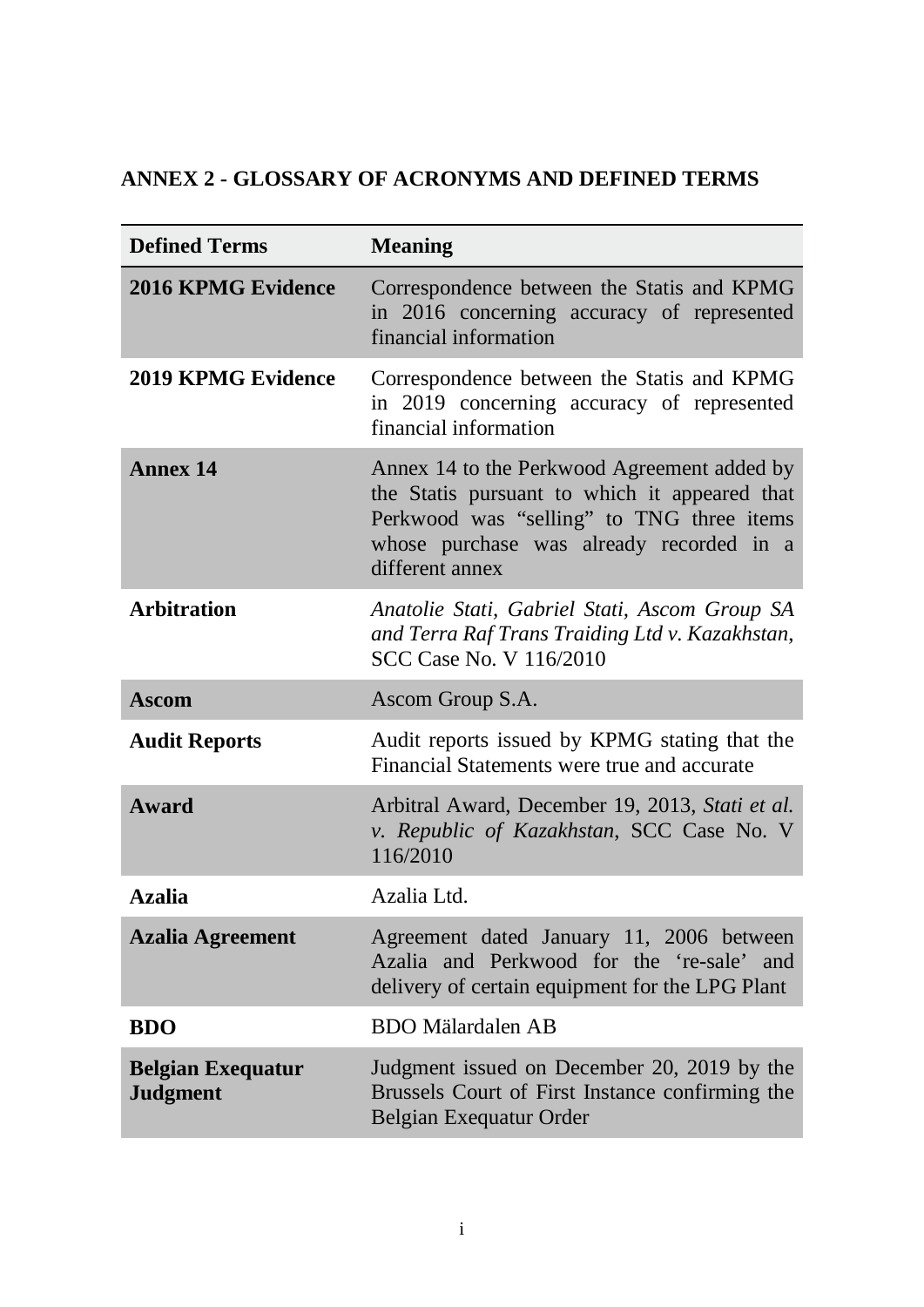| <b>Belgian Exequatur</b><br><b>Order</b>   | Order issued on December 11, 2017 by the<br>Brussels Court of First Instance granting<br>exequatur of the Award                                                                                                              |
|--------------------------------------------|------------------------------------------------------------------------------------------------------------------------------------------------------------------------------------------------------------------------------|
| <b>Belgian Garnishment</b><br><b>Order</b> | Order issued on October 11, 2017 by the Belgian<br>Attachment Judge authorizing garnishment of<br>assets of NBK held by BNYM                                                                                                 |
| <b>BNYM</b>                                | Bank of New York Mellon NV/SA                                                                                                                                                                                                |
| <b>BNYM Proceedings</b>                    | Proceedings between Kazakhstan,<br>NBK,<br>BNYM, and the Statis concerning the freezing of<br>NBK's assets under the custody of BNYM                                                                                         |
| <b>CAL</b>                                 | Court of Appeal of Luxembourg                                                                                                                                                                                                |
| <b>CCBE</b>                                | Council of Bars and Laws Societies of Europe                                                                                                                                                                                 |
| <b>CFO</b>                                 | <b>Chief Financial Officer</b>                                                                                                                                                                                               |
| <b>Charles River</b>                       | <b>Charles River Associates</b>                                                                                                                                                                                              |
| <b>COMSA</b>                               | Crude Oil and Marketing Services Agreement,<br><b>January 20, 2006</b>                                                                                                                                                       |
| <b>COMSA Arbitration</b>                   | Vitol SA & Arkham SA v. Montvale Invest Ltd,<br><b>UNC 108/ARP</b>                                                                                                                                                           |
| D.C. Court                                 | The U.S. District Court for the District of<br>Columbia                                                                                                                                                                      |
| <b>Deloitte</b>                            | Deloitte & Touche GmbH                                                                                                                                                                                                       |
| <b>ECT</b>                                 | <b>Energy Charter Treaty</b>                                                                                                                                                                                                 |
| <b>English Application</b>                 | An application filed by Kazakhstan on April 7,<br>2015 to set aside the Provisional Enforcement<br>Order in the English Proceedings                                                                                          |
| <b>English Pleadings</b>                   | Kazakhstan's Points of Claim dated August 1,<br>2017, the Statis' Points of Defence dated<br>September 26, 2017 and Kazakhstan's Points of<br>Reply dated November 7, 2017, in the English<br><b>Recognition Proceedings</b> |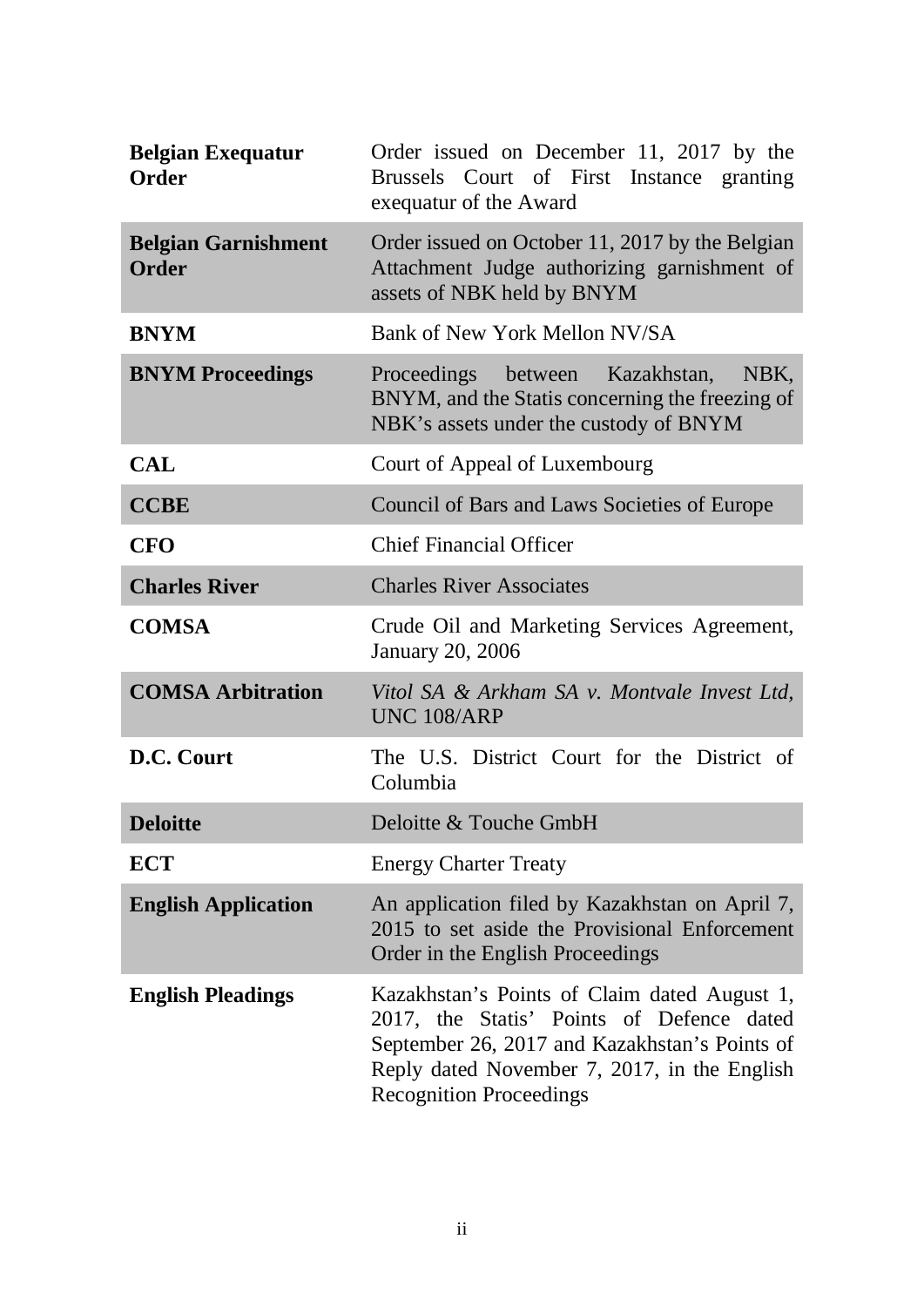| <b>English Recognition</b><br><b>Proceedings</b> | Proceedings initiated on February 28, 2014 by<br>the Statis to enforce the Award in England                                                                                                    |
|--------------------------------------------------|------------------------------------------------------------------------------------------------------------------------------------------------------------------------------------------------|
| <b>February 15, 2016</b><br><b>KPMG</b> Letter   | Letter from KPMG to Anatolie Stati questioning<br>the legitimacy of the LPG Plant's construction<br>costs                                                                                      |
| <b>February 2018</b><br><b>Disclosure</b>        | Disclosure of hard copy documents in the<br>English Proceedings by the Statis to Kazakhstan<br>on February 23, 2018                                                                            |
| <b>FET</b>                                       | Fair and equitable treatment                                                                                                                                                                   |
| <b>Fictitious Transactions</b><br><b>Scheme</b>  | Fraudulent scheme by which the Statis<br>artificially inflated the constructions costs of the<br>LPG Plant to pocket the difference between the<br>actual and inflated costs                   |
| <b>Financial Statements</b>                      | Audited financial statements for TNG and KPM                                                                                                                                                   |
| <b>FTI</b>                                       | <b>FTI</b> Consulting                                                                                                                                                                          |
| <b>GCA</b>                                       | Global Custody Agreement between BNYM and<br><b>NBK</b>                                                                                                                                        |
| <b>General Affinity</b>                          | General Affinity Ltd.                                                                                                                                                                          |
| <b>Hayden</b>                                    | Hayden Intervest Ltd.                                                                                                                                                                          |
| <b>HSF</b>                                       | Herbert Smith Freehills LLP                                                                                                                                                                    |
| <b>IAS</b>                                       | <b>International Accounting Standards</b>                                                                                                                                                      |
| <b>IFRS</b>                                      | <b>International Financial Reporting Standards</b>                                                                                                                                             |
| <b>Indenture</b>                                 | An Indenture entered into between Tristan,<br>KMG, TNG, and Wells Fargo Bank, N.A. dated<br>December 20, 2006 that governs the Tristan<br><b>Notes</b>                                         |
| <b>Independent fairness</b><br>opinion           | Opinion as to the fairness to Tristan or KPM or<br>TNG of any affiliate transactions by<br>an<br>accounting, appraisal or investment firm of<br>national standing as required by the Indenture |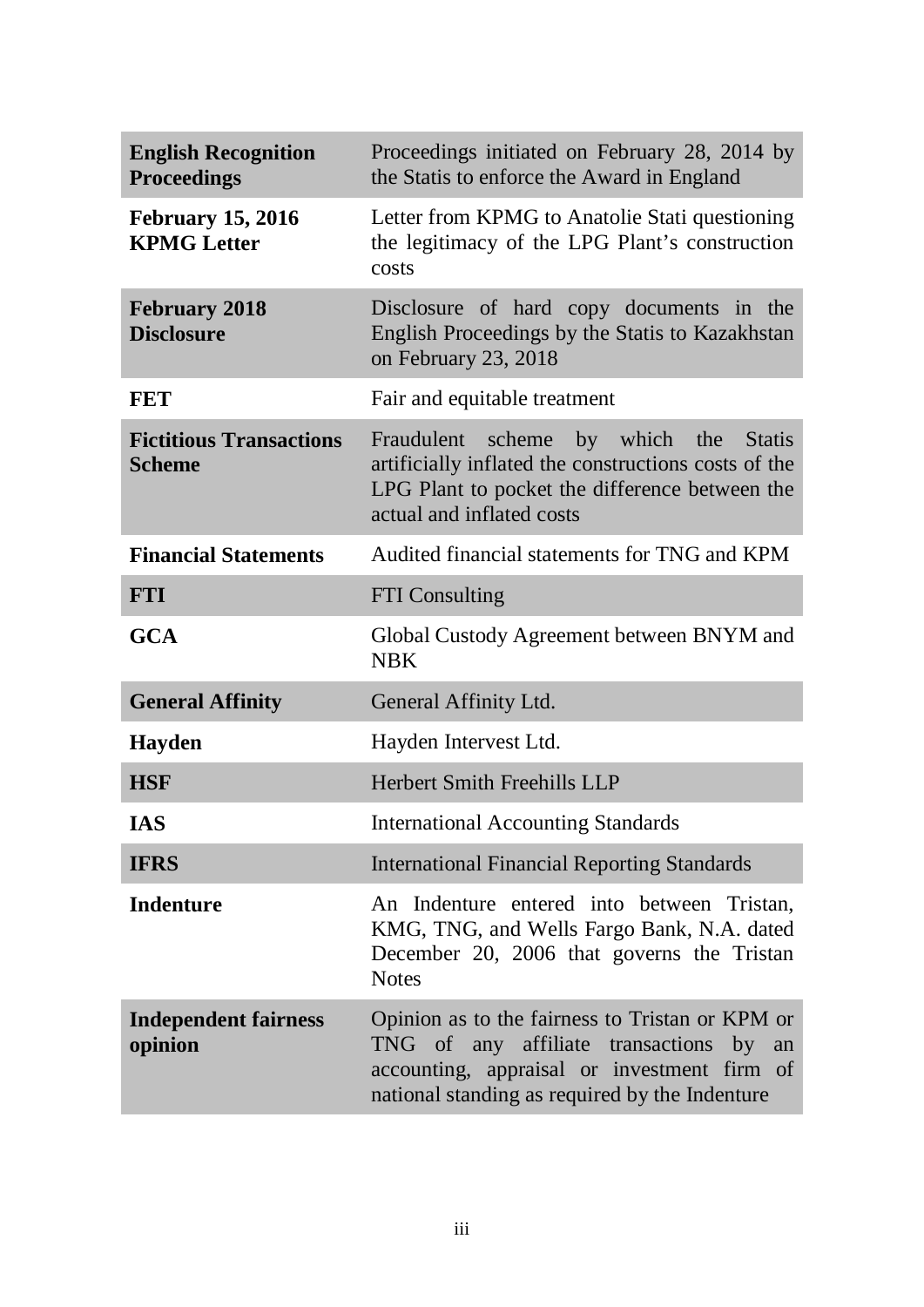| <b>Information</b><br><b>Memorandum</b>  | Project Zenith Confidential Information<br>Memorandum, dated August 2008, containing<br>key financial information concerning the Statis'<br><b>Kazakh operations</b>                 |
|------------------------------------------|--------------------------------------------------------------------------------------------------------------------------------------------------------------------------------------|
| <b>IPCO</b>                              | IPCO (Nigeria) Ltd.                                                                                                                                                                  |
| <b>June 2018 Disclosure</b>              | Disclosure of documents in the<br>English<br>Proceedings by the Statis to Kazakhstan on June<br>11, 2018                                                                             |
| <b>JOA</b>                               | Joint Operating Agreement between Terra Raf,<br>TNG, Ascom and Vitol, June 27, 2006                                                                                                  |
| <b>KMG</b>                               | KazMunayGas Exploration and Production JSC                                                                                                                                           |
| <b>KMG Indicative Offer</b>              | \$199 million indicative offer of KMG for the<br><b>LPG Plant</b>                                                                                                                    |
| <b>KPMG</b>                              | <b>KPMG Audit LLC</b>                                                                                                                                                                |
| <b>KPMG Audit</b><br><b>Invalidation</b> | KPMG's invalidation of the Statis' audit reports<br>for the Stati Financial Statements                                                                                               |
| <b>KPMG Evidence</b>                     | KPMG Evidence and<br>KPMG-<br>the<br>New \,<br>Kazakhstan Notice, collectively                                                                                                       |
| <b>KPMG-Kazakhstan</b><br><b>Notice</b>  | KPMG's notification letter to Kazakhstan dated<br>August 21, 2019 informing Kazakhstan that it<br>had invalidated the Audit Reports                                                  |
| <b>KPM</b>                               | Kazpolmunay LLC                                                                                                                                                                      |
| Laren                                    | Laren Holdings Ltd.                                                                                                                                                                  |
| <b>Laren</b> Loan                        | Credit facility by which funds in the amount of<br>\$60 million, used to purchase the New Notes,<br>was extended from the Lenders to Laren with an<br>interest rate of 35% per annum |
| <b>LCIA</b>                              | <b>London Court of International Arbitration</b>                                                                                                                                     |
| <b>Lenders</b>                           | Avelade Holdings Limited, GLG Atlas Macro<br>Fund, GLG Atlas Value & Recovery Fund,<br>Renaissance Securities (Cyprus) Limited, Vision                                               |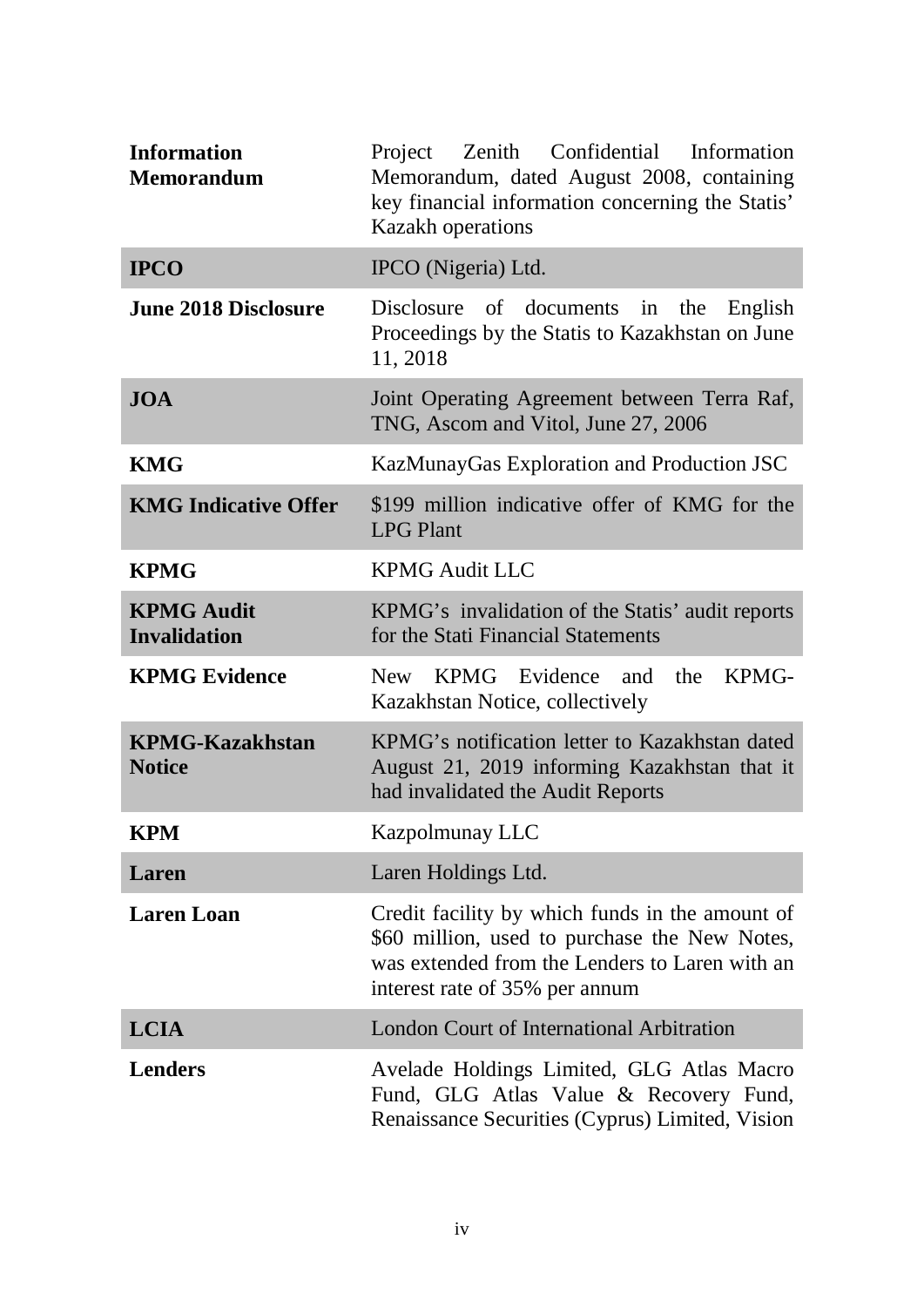|                                            | Advisors III Limited, Alder Shipping Limited,<br><b>Sputnik Group Limited</b>                                                                                                                                                                      |
|--------------------------------------------|----------------------------------------------------------------------------------------------------------------------------------------------------------------------------------------------------------------------------------------------------|
| <b>LPG Plant</b>                           | Liquefied Petroleum Gas Plant                                                                                                                                                                                                                      |
| <b>Lungu Deposition</b>                    | The Oral Videotaped Deposition of Artur Lungu,<br>April 3, 2019, In Re Application of Republic of<br>Kazakhstan for Order Directing Discovery from<br>Artur Lungu Pursuant to 28 U.S.C. § 1782, Misc.<br>Action No. 4:19-mc-00423 (S.D. Tex. 2019) |
| <b>Lungu-KPMG</b><br><b>Communications</b> | Exchange of documents and correspondence<br>between Artur Lungu and KPMG, in August-<br>September 2008, relating to the preparation of<br>the VDD Report                                                                                           |
| <b>Order</b>                               | Luxembourg Exequatur Order issued on August 30, 2017 by the<br>Luxembourg District<br>Court confirming<br>exequatur of the Award                                                                                                                   |
| <b>Montvale</b>                            | Montvale Invest Ltd.                                                                                                                                                                                                                               |
| <b>NBK</b>                                 | National Bank of Kazakhstan                                                                                                                                                                                                                        |
| <b>New Invalidation Claim</b>              | Second claim filed by Kazakhstan on November<br>25, 2019 in the Svea Court of Appeal to<br>invalidate the Award                                                                                                                                    |
| <b>New KPMG Evidence</b>                   | The 2016 KPMG Evidence and the 2019 KPMG<br>Evidence, collectively                                                                                                                                                                                 |
| <b>New Notes</b>                           | Third issuance of Tristan Notes on June 19, 2009,<br>with<br>nominal<br>value<br>aggregate<br><sub>of</sub><br>an<br>\$111,110,000                                                                                                                 |
| <b>New York Convention</b>                 | Convention on the Recognition and Enforcement<br>of Foreign Arbitral Awards                                                                                                                                                                        |
| <b>NFK</b>                                 | National Fund of Kazakhstan                                                                                                                                                                                                                        |
| <b>NNPC</b>                                | <b>Nigerian National Petroleum Corporation</b>                                                                                                                                                                                                     |
| <b>Noteholders</b>                         | <b>Purchasers of the Tristan Notes</b>                                                                                                                                                                                                             |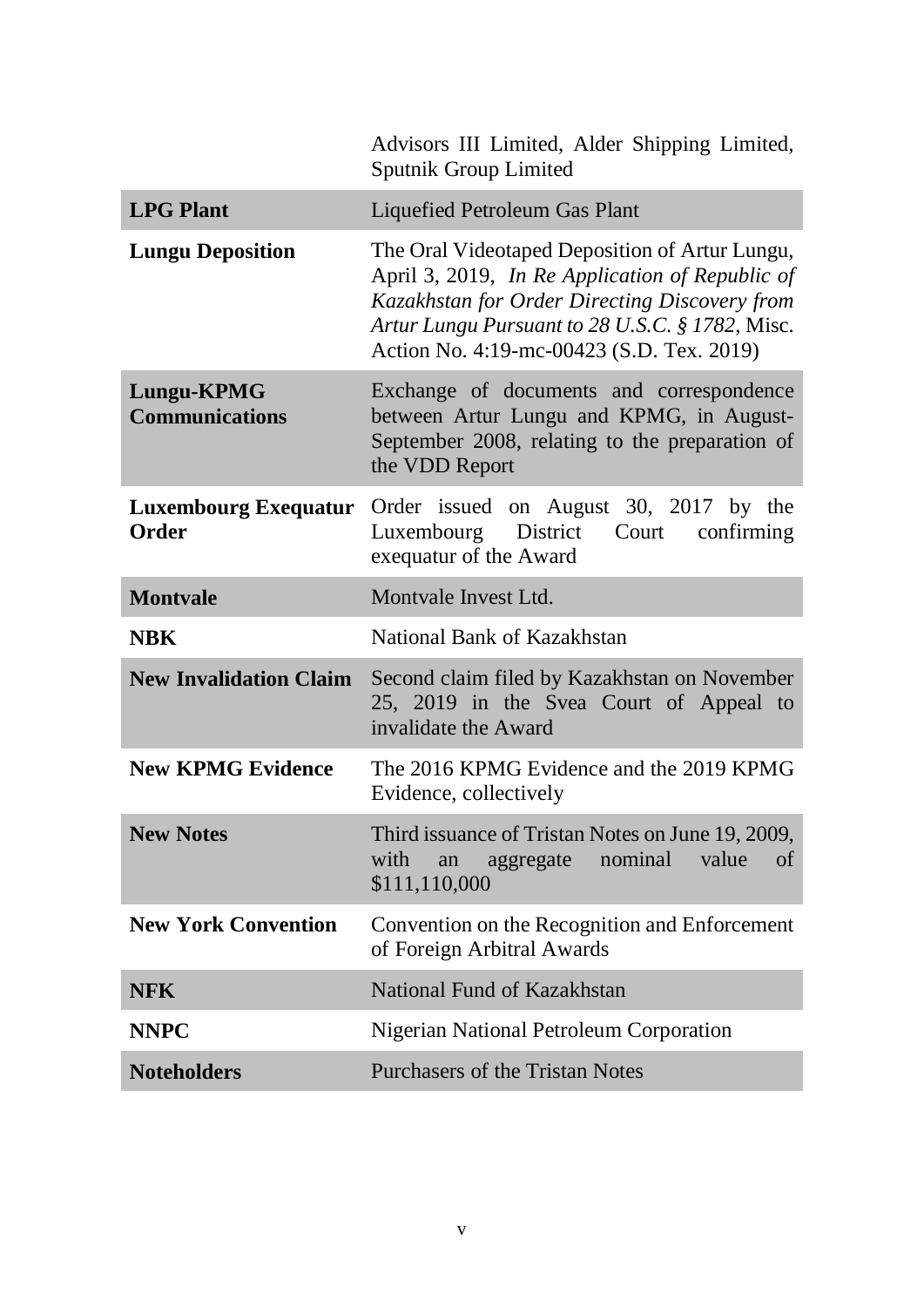| <b>Notice of</b><br><b>Discontinuance</b>         | Application filed by the Statis on February 26,<br>2018 in an attempt to discontinue the English<br>Proceedings                                                                                                                 |
|---------------------------------------------------|---------------------------------------------------------------------------------------------------------------------------------------------------------------------------------------------------------------------------------|
| <b>Petition to Re-Open</b>                        | Petition filed by Kazakhstan to the Swedish<br>Supreme Court on April 3,2020, seeking to re-<br>open the Set-Aside Proceedings on the basis of<br>newly obtained evidence                                                       |
| <b>Perkwood</b>                                   | Perkwood Investment Ltd.                                                                                                                                                                                                        |
| <b>Perkwood Agreement</b>                         | Sale and purchase agreement between Perkwood<br>and TNG, dated February 17, 2006, under which<br>Perkwood further 're-sold' the LPG Plant<br>equipment to TNG                                                                   |
| Post-Award<br><b>Proceedings</b>                  | Proceedings initiated by the Statis after the<br>completion of the Arbitration<br>in<br>various<br>jurisdictions, including Sweden, the United<br>States, the United Kingdom, Italy, Belgium, the<br>Netherlands and Luxembourg |
| <b>Procon</b>                                     | Procon Europe B.V.                                                                                                                                                                                                              |
| <b>Provisional</b><br><b>Enforcement Order</b>    | Order issued on February 28, 2014 in the English                                                                                                                                                                                |
|                                                   | Proceedings granting the Statis permission to<br>enforce the Award in the U.K.                                                                                                                                                  |
| <b>PwC</b>                                        | PricewaterhouseCoopers LLP                                                                                                                                                                                                      |
| <b>PwC I (Financial</b><br><b>Statements</b> )    | Expert Opinion of PwC on the Reliability of the<br>Financial Statements, August 19, 2019                                                                                                                                        |
| <b>PwC II (KPMG</b><br>Correspondence)            | Expert Opinion of PwC on the further<br>Correspondence of KPMG, January 21, 2020                                                                                                                                                |
| <b>PwC III</b> (Application of<br><b>Funds</b> )  | Expert Report of PwC: Review of the application<br>of TNG and KPM funds by the Stati Parties, July<br>29, 2020                                                                                                                  |
| <b>PwC IV (Money)</b><br><b>Laundering Risks)</b> | Expert Report PwC: Review of transactions by<br>the Statis for characteristics of money laundering<br>risks, July 29, 2020                                                                                                      |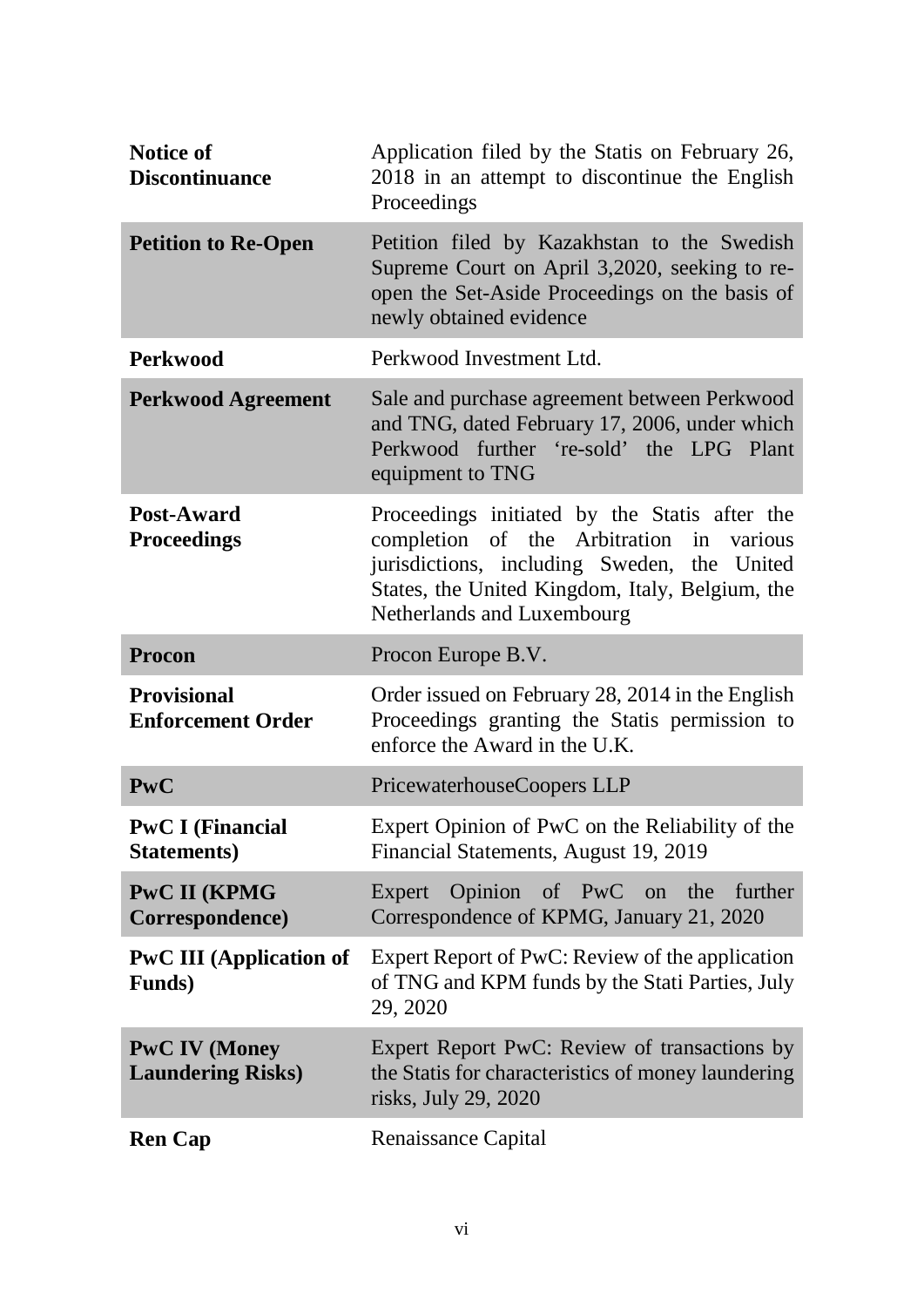| <b>Renewal Order</b>                        | Order issued on September 10, 2020 by the<br>Dutch-speaking Court of First Instance of<br>Brussels granting renewal of the Belgian<br><b>Garnishment Order</b>                 |
|---------------------------------------------|--------------------------------------------------------------------------------------------------------------------------------------------------------------------------------|
| <b>Rietumu Bank</b><br><b>Statements</b>    | Data of numerous bank accounts held by the<br>Statis at the Latvian bank, Rietumu Bank,<br>obtained by Kazakhstan in 2019                                                      |
| <b>Sharing Agreement</b>                    | Sharing and Assignment of Rights Agreement<br>entered into between the Noteholders and the<br>Statis dated December 17, 2012                                                   |
| <b>Stadoil</b>                              | Stadoil Ltd.                                                                                                                                                                   |
| <b>Statis</b>                               | Anatolie Stati, Gabriel Stati, Ascom Group S.A.<br>and Terra Raf Trans Traiding Ltd.                                                                                           |
| <b>Stati Financial</b><br><b>Statements</b> | The financial statements of Tristan, KPM and<br>TNG for the years 2007-2009                                                                                                    |
| <b>Set-Aside Proceedings</b>                | Proceedings initiated by Kazakhstan to set-aside<br>the Award in Sweden, the seat of Arbitration                                                                               |
| <b>Terra Raf</b>                            | Terra Raf Trans Traiding Ltd                                                                                                                                                   |
| <b>Tractebel</b>                            | Tractebel Gas Engineering GmbH, later TGE<br><b>Gas Engineering GmbH</b>                                                                                                       |
| <b>Tractebel Contract</b>                   | Contract between Ascom, Azalia and TGE Gas<br>Engineering GmbH dated January 31, 2005                                                                                          |
| <b>Tribunal</b>                             | Tribunal in the Arbitration                                                                                                                                                    |
| <b>TNG</b>                                  | Tolkynneftegaz LLP                                                                                                                                                             |
| <b>TPA Global</b>                           | Transfer Pricing Associates Global B.V.                                                                                                                                        |
| <b>Tribunal</b>                             | Arbitral tribunal in the case of <i>Anatolie Stati</i> ,<br>Gabriel Stati, Ascom Group SA and Terra Raf<br><i>Trans Traiding Ltd v. Kazakhstan, SCC Case No.</i><br>V 116/2010 |
| <b>Tristan</b>                              | Tristan Oil Ltd.                                                                                                                                                               |